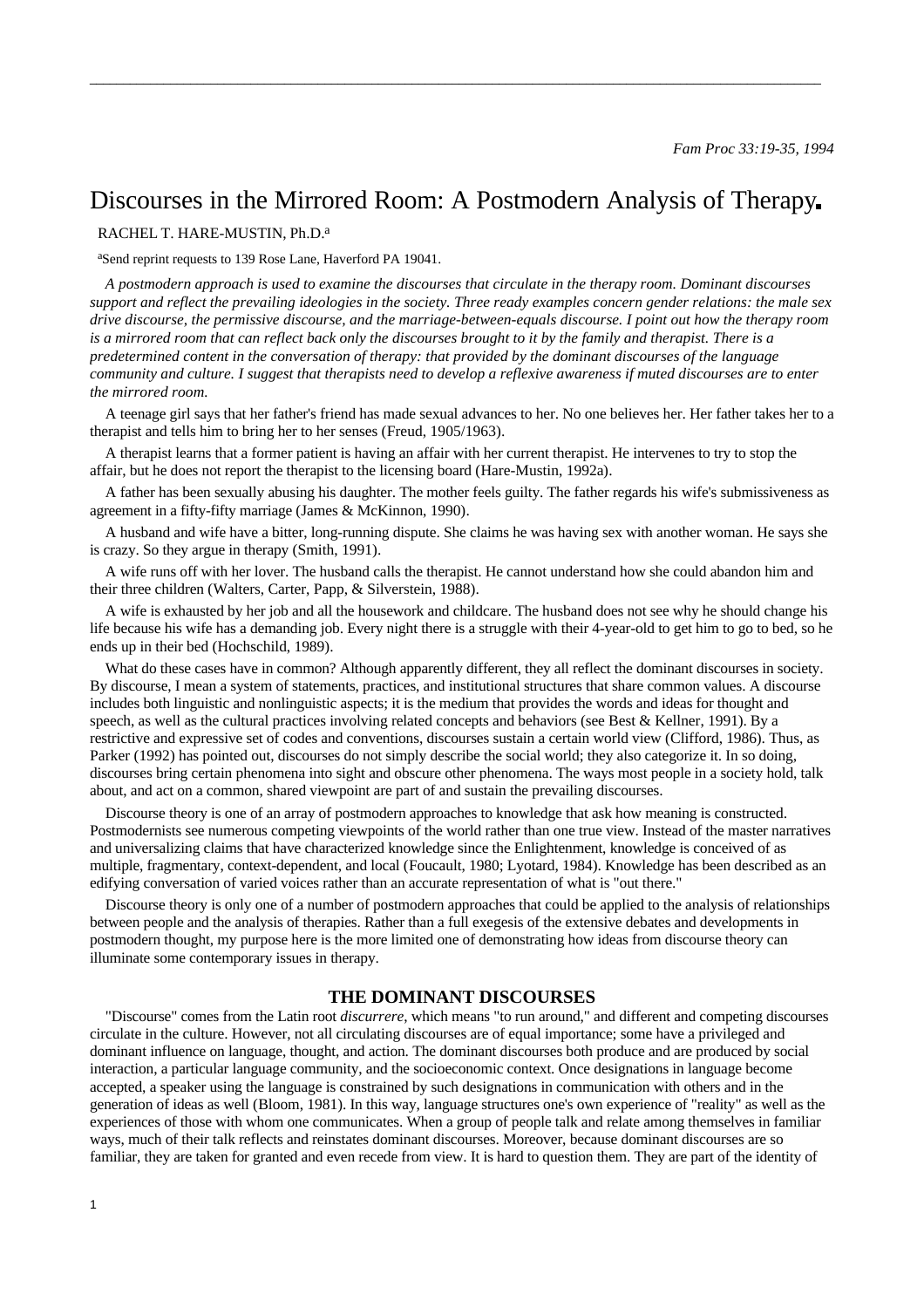most members of any society, and they influence attitudes and behaviors, as I illustrate in the discussion that follows.

 $\_$  ,  $\_$  ,  $\_$  ,  $\_$  ,  $\_$  ,  $\_$  ,  $\_$  ,  $\_$  ,  $\_$  ,  $\_$  ,  $\_$  ,  $\_$  ,  $\_$  ,  $\_$  ,  $\_$  ,  $\_$  ,  $\_$  ,  $\_$  ,  $\_$  ,  $\_$  ,  $\_$  ,  $\_$  ,  $\_$  ,  $\_$  ,  $\_$  ,  $\_$  ,  $\_$  ,  $\_$  ,  $\_$  ,  $\_$  ,  $\_$  ,  $\_$  ,  $\_$  ,  $\_$  ,  $\_$  ,  $\_$  ,  $\_$  ,

Therapy as part of the mental health system both depends upon and upholds the dominant discourses. Although many family therapists might regard themselves as mavericks, relatively few in our field are guided by marginalized discourses. The efforts of most therapists represent the interests and moral standards of the dominant groups in society. Therapy is typically well-regarded by elite groups for the goodness of its principles and practices. Thus, an examination of the goals of most family therapies (for example, maintain the family, avoid divorce, keep the children in school, differentiate) reveals that we as therapists are engaged in social control more than social change. Therapy is a normalizing activity; it serves to stabilize "the family." As Madigan and Law (1992) point out, family therapy is not separate from sociopolitical discourses. Indeed, therapy has been described as inflicting on patients the same dominant discourses by which they have previously been harmed (Cushman, 1990).

Subordinate discourses, on the other hand, are the ones that are marginalized, and even co-opted by the dominant discourses, so that they lose their oppositional force. Discourses associated with groups on the margins of society are excluded from influence. They are not spoken with authority. They arouse discomfort. An example of co-optation is seen in the way the peace symbol, which originally signified commitment to nuclear disarmament, was reduced to a common item of jewelry, bereft of its original meaning, and even worn by soldiers fighting in Vietnam. Another example of co-optation would be how women's independence became subsumed by and ironically emblematic of the sale of cigarettes to "emancipated" women.

The ideas of many feminist theorists converge with those of postmodern thinkers who have drawn attention to the relation of meaning and power (Benhabib & Cornell, 1987; Diamond & Quinby, 1988; Foucault, 1973, 1980; Jameson, 1981). The inquiry into meaning has focused especially on language as the medium of cognitive life and communication. Meaning-making and control over language are important resources held by those in power. Indeed, Barthes (1972) has called language a sign system used by the powerful to label, define, and rank. Moreover, Foucault (1980) has suggested that "correct" representations do not arise from chance twists in conversation, but are shaped by the dominant and specific historical, cultural, and political practices that constitute them. Power is thought of as a network of practices, institutions, and technologies that sustain dominance and subordination. Throughout history, dominant groups have asserted their authority over language through control of the production of knowledge, of the media and publications, and of access to education and to institutions of learning (Hare-Mustin & Marecek, 1990). Among family therapists, Michael White has stood out for his application of Foucauldian postmodernism to therapy (White, 1993; White & Epston, 1990). He has drawn attention both to the ways power is invisible to those who experience it and to how individuals are led to embrace their own subjugation through the influence of certain presumed truths.

There are multiple discourses that speak to the oppression of marginal groups by the structures of power, but I refer to gender because the feminist critique has been one of the most articulated analyses. Postmodernism has been seen by some feminists as a way to open up space for alternative views to those that prevail. Feminist postmodernists have focused on the way dominant discourses produce and sustain the status of those who have power against the competing discourses of those on the margins of society, like women, ethnic minorities, old people, and poor people. These marginalized discourses contest the privileged positions of dominant groups and speak for those who have less control over their lives and who are often regarded as inferior. For example, feminists have drawn attention to women's virtual exclusion from positions of power in public and political life. Discourse about women's participation is systematically trivialized, subsumed, or excluded from issues and debates on public policy and community life; for example, in 1992 when women asked for more representation in government, they were ridiculed as "bean counters." On the other hand, some marginalized discourses, such as those of wife abuse and child abuse, have been brought, through feminist efforts, out of the private realm of the family and into increasing public awareness. One way to assess the relative dominance or marginalization of a discourse is to ask what institutions and ways of being are supported by the discourse.

Dominant discourses reflect and are part of the prevailing ideology. A classic example is the view that women and men are inherently different, with men constituting the norm. At various times in our era, this view has been renewed and reemphasized. After men returned from World War II, the prevailing view of the popular culture no longer regarded women as fitted for the industrial production they had engaged in during the war. Instead, women's unique capacities for caretaking and their home and family responsibilities were emphasized. The family of the 1950s that embodied this model became the basis for the new field of family therapy. More recently, the Reagan era of the 1980s promoted a conservative, pro-family ideology that saw women defined by their crucial role in the family, and this at a time when competing discourses centered on women's independence and choice. The dominant discourse of masculine and feminine differences views women as essentially caring, close to nature, and oriented to meet the needs of others, whereas men are essentially independent and achieving. Considerable effort in the biological and social sciences goes into supporting this prevailing view and trying to identify miniscule differences between men and women. Empirical research that finds differences gets published in scientific journals and touted in the popular media; empirical research that finds no differences rarely gets published in scientific journals or even mentioned in the popular media (Mednick, 1989; Tavris, 1992).

Let me emphasize that both men and women participate in the dominant discourses, including the discourses concerning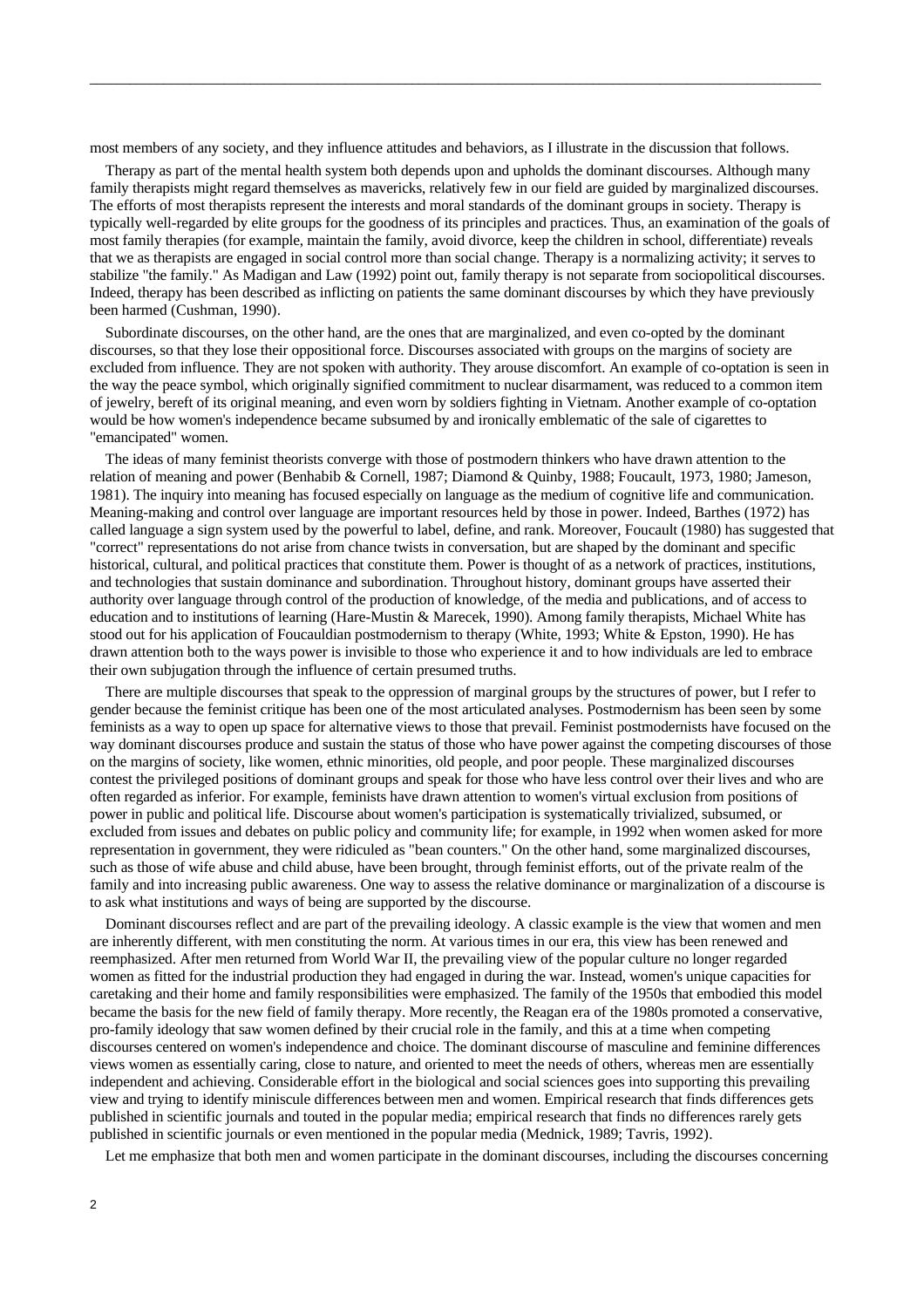gender. We share the common viewpoints and ideas of our particular time and place. Through recurrent, day-to-day practices and meanings, the discourses of gender differences are maintained. Thus, patriarchal relations cannot be explained solely by the intentions, good or bad, of individual women and men. They exist in the social institutions and practices of society (Baber & Allen, 1992). As Hanne Haavind (1984) has observed, female subordination and male domination are concealed rather than revealed in gender relations by both men and women. Male domination in the family is often not labeled as such because we do not regard the husband's power as stemming from a desire on his part to dominate. Acceptable masculinity involves domination, but a domination that appears reasonable and not striven for. Similarly, ideal femininity does not have to be completely passive. Femininity can involve aggression and initiative as long as they are not used to dominate men.

 $\_$  ,  $\_$  ,  $\_$  ,  $\_$  ,  $\_$  ,  $\_$  ,  $\_$  ,  $\_$  ,  $\_$  ,  $\_$  ,  $\_$  ,  $\_$  ,  $\_$  ,  $\_$  ,  $\_$  ,  $\_$  ,  $\_$  ,  $\_$  ,  $\_$  ,  $\_$  ,  $\_$  ,  $\_$  ,  $\_$  ,  $\_$  ,  $\_$  ,  $\_$  ,  $\_$  ,  $\_$  ,  $\_$  ,  $\_$  ,  $\_$  ,  $\_$  ,  $\_$  ,  $\_$  ,  $\_$  ,  $\_$  ,  $\_$  ,

# **The Mirrored Room**

The therapy room is like a room lined with mirrors. It reflects back only what is voiced within it. When there is a one-way mirror and reflecting team, they too reflect back what has been provided. If the therapist and family are unaware of marginalized discourses, such as those associated with members of subordinate gender, race, and class groups, those discourses remain outside the mirrored room.

The idea that meaning emerges in social interaction is widely accepted in family therapy and has been prominent since the work of Gregory Bateson and his colleagues. However, the complexity of naming and meaning-making seems to have been reduced in family therapy to a simple view of therapy as a meaning-generating system separated from the social context and wider culture. Although this interactional view goes beyond the idea that an individual can simply generate any meaning he or she might wish, it still disregards the way language and concepts have evolved, been selected, and given prominence by the language community. We do not only use language; it uses us. Language is recursive: it provides the categories in which we think. As Bruner (1986) points out, language "imposes a point of view not only about the world to which it refers but toward the use of the mind in respect to this world" (p. 121). Discourse theory suggests that we do not develop meaning out of a void, but out of a preexisting, shared language, and through discursive practices that reflect and reenact the traditions, power relations, and institutions of the society.

Some therapists seem to regard meaning as newly created in the therapeutic conversation, which allows them to disregard the meanings associated with the positions individuals occupy in the society (see, for example, Anderson & Goolishian, 1988). One result of such context-stripping is that participants come to be viewed as equal despite their different positions in various social hierarchies. However, regardless of the therapist's intention or desire to be no more than an equal co-author of a new narrative, the meanings embedded and enacted in the shared language accord different authority to different participants. Structural inequalities influence the therapeutic conversation; what can be spoken about and who can speak it are issues of power. Thus, a therapist is accorded greater authority and expertise by the society than the person(s) seeking a therapist's help in resolving problems. This is reflected in the clients paying the therapist rather than the therapist paying the clients for sessions.

In the therapy session, the conversation of the family and therapist arises from and is determined by the prevailing concepts and ideologies of the language community. As Anderson and Goolishian (1988) have noted, "psychotherapy cannot ignore the categories used by people" (p. 373). Drawing on Rorty's (1972) metaphor of the mirror, they go on to say that the therapist is not simply a mirror reflecting more accurate representations of reality. This is an important point with which I agree. But, I am concerned that it overlooks what is reflected—not reality but, rather, the dominant discourses circulating in the therapy room and the familiar concepts and categories that prevail. It is this construction of reality that determines the therapeutic story of the recollected past and the projected future (Crites, 1986).

### **DISCOURSE ANALYSIS**

The view that meaning is generated in the mirrored room independently of the prevailing ideologies can be contrasted with an approach to discourse that is self-reflexive and examines both prevailing ideologies and marginalized discourses. As the opening sketches forecast, I will draw examples from the discourses of male-female relationships. What such discourses have in common is that they disguise inequality. Explanations based on essential differences and complementary sex roles, a focus on separate spheres for men and women, and quid pro quo solutions to family problems are part of the dominant discourses. These can be appealing to therapists and families alike because they seem to support the ideal of equal relations between the sexes and disguise differences in power and choice (Goodrich, 1991). For example, caring—a presumed, essential female quality—can be understood in relationship terms as a way of negotiating from a position of low power. People in positions of weakness usually have been found to rely on weak-influence tactics (Sagrestano, 1992). Furthermore, because of their higher status roles, white men generally elicit weak strategies from others. Often, when a woman argues with her husband, she appeals for caring, while he evokes principles. But in a relationship where she has more power, as in dealing with her children, she now emphasizes rules while it is the children who appeal for caring. The presumption of essential gender characteristics masks the relations of power.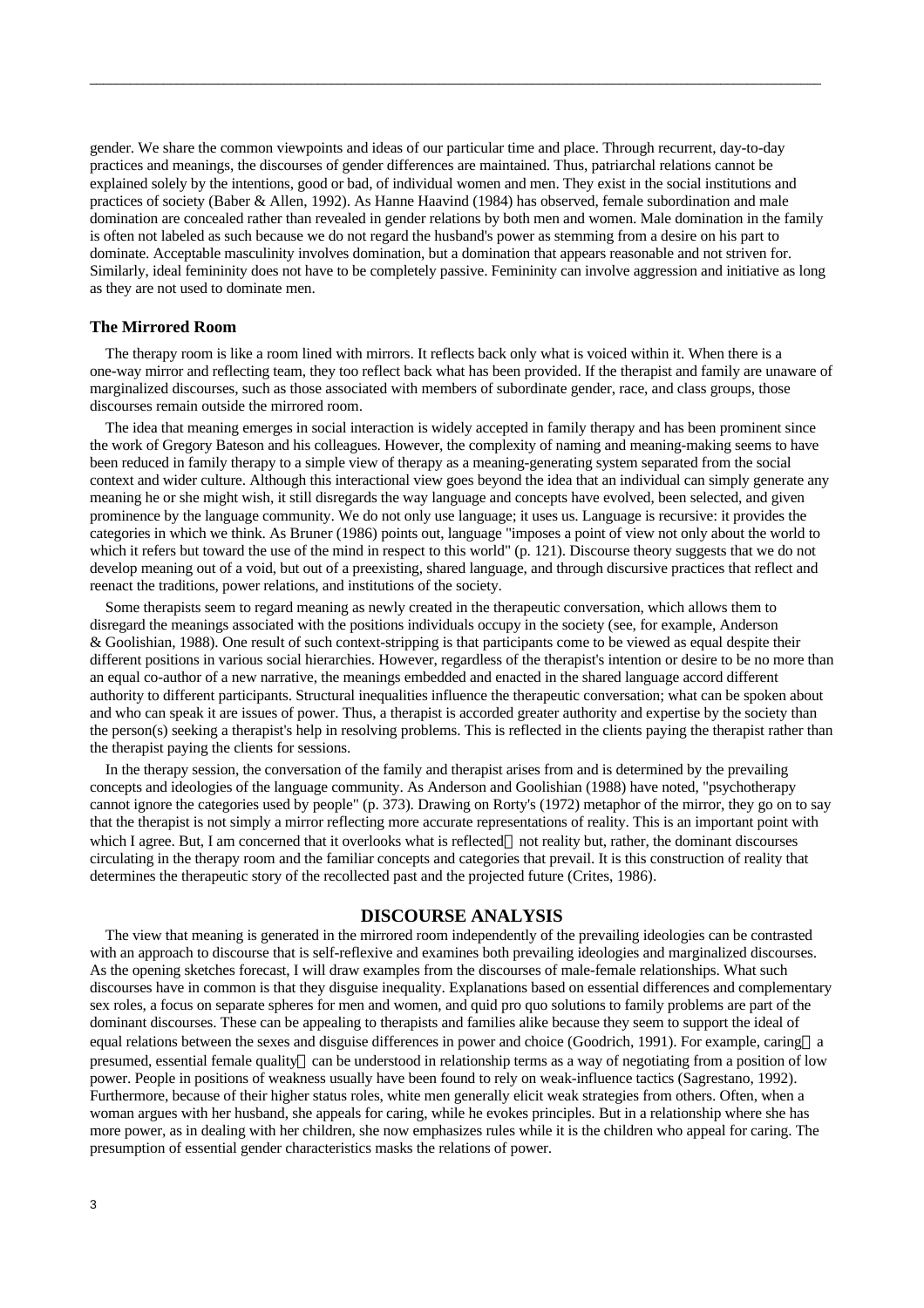Many discourses intersect and interact to create the cultural narratives we are familiar with. At any point in time, there co-exist several different discourses that define what is expected of men and women in relation to each other, and that produce feminine and masculine identities (Hollway, 1984, 1989). These identities then become part of an individual's "nature" and constrain and impel an individual's choices. Let us examine, in turn, the male sexual drive discourse, the permissive discourse, and the marriage-between-equals discourse and see how they fare in the mirrored room. In each case, the dominant discourse favors masculine interests and needs. There are, of course, other discourses. For example, our society privileges a discourse of heterosexual relations, obscures a discourse of female desire, and promotes a discourse of female victimization (Fine, 1988).

 $\_$  ,  $\_$  ,  $\_$  ,  $\_$  ,  $\_$  ,  $\_$  ,  $\_$  ,  $\_$  ,  $\_$  ,  $\_$  ,  $\_$  ,  $\_$  ,  $\_$  ,  $\_$  ,  $\_$  ,  $\_$  ,  $\_$  ,  $\_$  ,  $\_$  ,  $\_$  ,  $\_$  ,  $\_$  ,  $\_$  ,  $\_$  ,  $\_$  ,  $\_$  ,  $\_$  ,  $\_$  ,  $\_$  ,  $\_$  ,  $\_$  ,  $\_$  ,  $\_$  ,  $\_$  ,  $\_$  ,  $\_$  ,  $\_$  ,

The cases and illustrations have been selected to highlight aspects of the dominant discourses. Of course, understanding how some discourses are more influential than others does not preclude a therapist's providing a context of listening, openness, caring, and respect, or determine what a therapist will focus on (see Griffith & Griffith, 1992). Some of the cases illustrate how a therapist can give salience to parts of a client's story in order to bring in alternative discourses. In a previous article, I analyzed some of these cases from the perspective of power issues (Hare-Mustin, 1991). Here I focus on discourse analysis and clarifying how a therapist may sustain or challenge dominant discourses.

# **The Male Sexual Drive Discourse**

The dominant discourse in the production of meanings concerning sexuality has been identified by Hollway (1984) as the male sexual drive discourse. It needs little introduction because it is so familiar, both affirmed by experts and typically regarded as common sense. The woman is seen as the object that arouses and precipitates men's sexual urges. Men's sexual urges are assumed to be natural and compelling; thus, the male is expected to be pushy and aggressive in seeking to satisfy them. Whereas men's sexuality is seen as direct and primitive, women are seen as the object of men's sexual drive. Often, women are also viewed as inflaming men's natural sexual urges.

We see evidence of the male sexual drive discourse about men's need and women's compliance not only in the home but also in the day-to-day practices of men toward women who venture into public space. Women are open targets on public streets, and young women particularly, unless accompanied by a child or a man, are subjected to free and evaluative commentary and also to expressions by men of "what I'd like to do" (Bartky, 1988). Women in this way are reminded of their subordination and vulnerability.

#### *Bring Her to Her Senses*

A teenage girl with a cough and headaches was brought by her father to see his therapist. He told the therapist to bring her to her senses. The daughter had been accompanying her father on his frequent visits to another family. She complained that the head of the family made sexual advances to her, but no one believed her, including the therapist. Yes, the therapist was Freud, and the patient, Dora (Freud, 1905/1963). This is a classic case of sex, lies, and headaches, storied and restoried (Hare-Mustin, 1991). Donald Spence (1987) has called it a landmark of persuasion unsurpassed in the clinical literature. It is useful to re-examine in terms of the dominant discourses because it is easier to see the possible meanings of behaviors situated in another time and place than to recognize the meanings embedded in one's own social context.

Dora's father often took her along to the K household where he was having an affair with Frau K. The husband, Herr K, had been making sexual advances to Dora since she was age 14, apparently encouraged by Dora's father. Freud never met Dora's mother, but diagnosed her as having a "housewife's psychosis," based on reports of her by Dora's father.

Freud's view of Dora was embedded in the male sex drive discourse, the patriarchal discourse of his era. He assumed that a man had a right to have his sexual needs met, and any young woman would appreciate the attentions of a man like Herr K, be flattered by them, and accede to them. Freud regarded Dora's symptoms as signs of hysteria that he saw resulting from her aroused and disguised sexual desire. When he tried to press his views on Dora, she quit analysis, leading to her being labeled as not only disturbed, but also disagreeable, untruthful, and vengeful. The involved adults denied her allegations; however, some time later, those involved acknowledged that her claims about Herr K were true.

Freud's understanding of the case was compatible with the dominant discourses of his day; he did not recognize that his work arose within a specific social and political context. He gave no credence to Dora's stow. Freud was unable to shift from his theory that a seduced girl was the seducer of the man she aroused, and that she in turn was aroused and flattered by the man's advances: a female's story that contested this discourse was regarded as untruthful. As Foucault (1979) has argued, psychoanalysis is a potent discourse through which we construct a particular kind of self, rather than a neutral tool or an instrument of self-discovery and liberation.

#### *A Sissy Male*

Masculinity is defined largely by the male sexual drive discourse, a set of prescribed personality and behavioral characteristics associated with heterosexual men. The male sexual drive discourse is a discourse of patriarchal heterosexuality whereby male domination is expected and endorsed. Men who are not conventionally masculine are not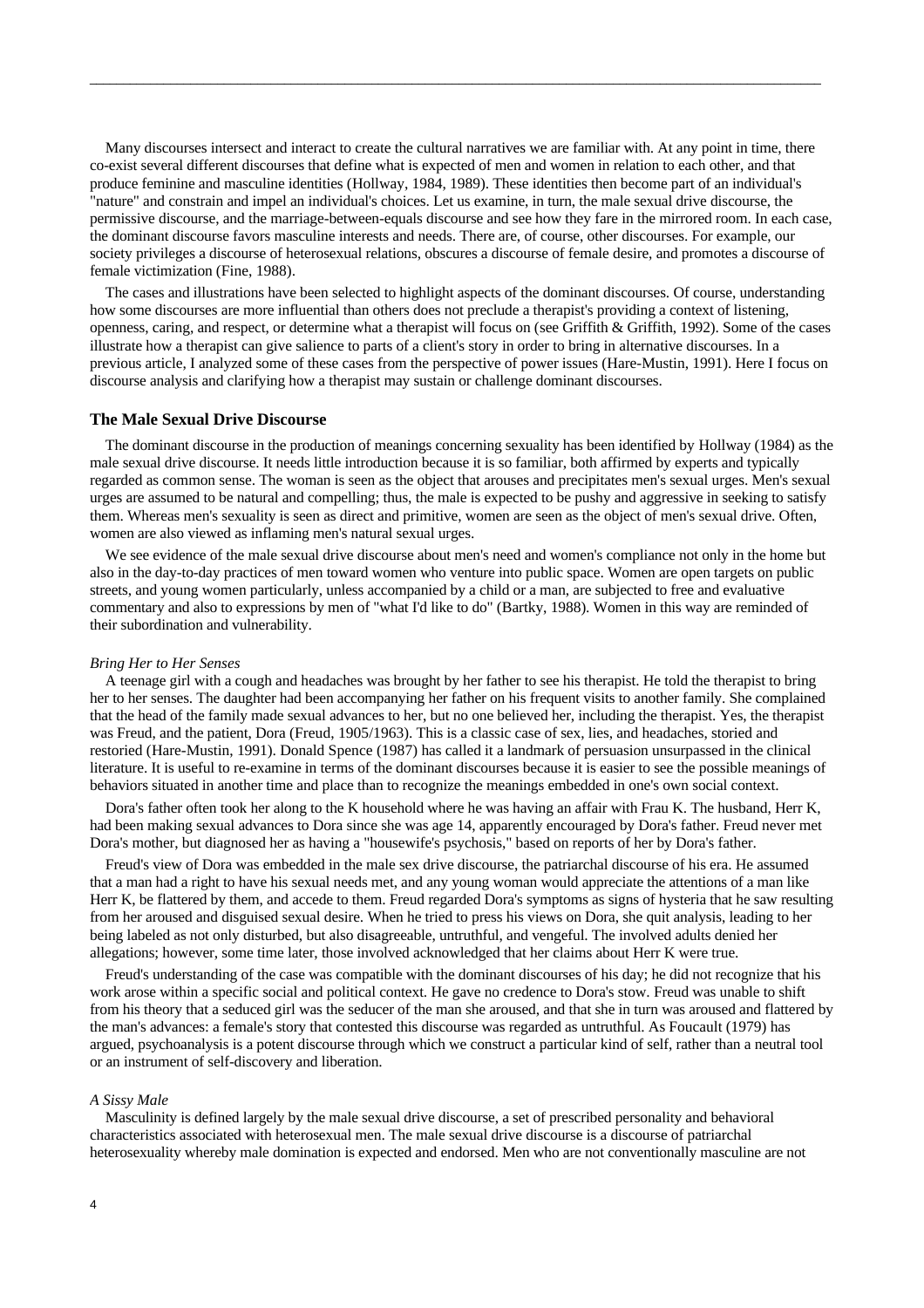regarded as real men, as Stoltenberg (1989) has pointed out. Stereotyped notions of gay men depict them as not masculine in personality and behavior, just as stereotyped notions of lesbians depict them as not feminine.

 $\_$  ,  $\_$  ,  $\_$  ,  $\_$  ,  $\_$  ,  $\_$  ,  $\_$  ,  $\_$  ,  $\_$  ,  $\_$  ,  $\_$  ,  $\_$  ,  $\_$  ,  $\_$  ,  $\_$  ,  $\_$  ,  $\_$  ,  $\_$  ,  $\_$  ,  $\_$  ,  $\_$  ,  $\_$  ,  $\_$  ,  $\_$  ,  $\_$  ,  $\_$  ,  $\_$  ,  $\_$  ,  $\_$  ,  $\_$  ,  $\_$  ,  $\_$  ,  $\_$  ,  $\_$  ,  $\_$  ,  $\_$  ,  $\_$  ,

But what about the sissy male? Allan Hunter (1992) examines this question and describes his experience as, what he calls, a "sissy male," noting that the term "sissy" is entymologically derived from "sister" and connotes the sense of being like a girl or woman. The man with little or no interest in trying to dominate women or compete with other men challenges the male sexual drive discourse. In recounting his experience, Hunter reports he was attracted to women, but he feared that unless he acted like men were supposed to he would never have the close relations and sexual experiences he wanted with women.

Domination and power conflicts are eroticized by the male sexual drive discourse. Hunter admits being concerned that sex would lose its sexiness if it lacked elements of the hunt, the chase, and the seduction. As for the woman, love makes the woman who is loved feel singled out as special and different from the general run of women who are not perceived as equal or interesting people.

The sissy does not have a sense of identity dependent on how different he is from women. For Allan Hunter, the hard part was finding women who were also outside the dominant discourse, for women are not used to playing with men who do not embody masculinity, and who expect women to be seductive teases or passive subordinates. He observed that being outside the dominant discourse can be rather risky and frightening for both men and women.

#### *Cries and Whispers: A Case of Therapist Sexual Abuse*

The Boston beauty and prize-winning poet Anne Sexton was in therapy for many years. She was glamorous, talented, troubled, depressed, often suicidal, and frequently hospitalized. Sexton's early therapist provided 300 tapes of therapy sessions to the author of a recent biography (Middlebrook, 1991), with the approval of Sexton's daughter who is the executor of Sexton's estate. The release of the tapes drew enormous criticism and provoked an outcry among psychiatrists and psychotherapists over the issue of confidentiality. Alarmed letters and comments appeared in *The New York Times* from leaders in the field who said that this use of tapes, even if Sexton might have approved, would destroy the trust of patients. The noted historian of psychoanalysis, Peter Gay, proclaimed "I would despise any analyst willing to do this" (quoted by Stanley, 1991).

But something else was overlooked. How can we understand the silence of the profession on the sexual abuse of Anne Sexton by her second therapist, who had an affair with her? The destructive consequences that sex with a therapist can have for a patient are devastating and well-documented, including boundary disturbance, inability to trust, feelings of guilt and suppressed rage, severe depression, and serious suicide risk (Hare-Mustin, 1992a). The dominant discourse of the male sexual drive apparently overrode the ethical standards of the profession regarding sex between therapist and patient. The explanations for sex between therapist and patient reflect the male sexual drive discourse: that men's sexual desires are compelling, and that women arouse them by being provocative and seductive. Thus, when the prior therapist learned of the affair, he tried informally to intervene but stopped short of reporting it to the medical review board. The persistence of the view of the woman as seducer was evident in *The Psychiatric Times* where psychiatrist Peter Kramer (1991), in apparent disregard for the therapist's responsibility for what takes place in the therapy session, recently proclaimed, "*She* soon seduced *him*" (p. 5; emphasis added).

An alternative view was presented by Pollitt (1991) in her review, "The Death Is Not the Life." She noted that anyone who suspected that psychotherapy had been bad for women would find plenty of confirmation in the Anne Sexton case. I see the focus on confidentiality as a smoke screen that served to cover up the sexual abuse by the therapist. The dominant discourse supported an outcry over confidentiality and hardly a whisper about sexual abuse.

#### *Father-Daughter Incest*

Let us see how the dominant male sex drive discourse provided a network of interpretations and assumptions within which a case of father-daughter incest was understood (James & MacKinnon, 1990). The dominant discourse regards women's lack of interest in sexual relationships with their husbands as abnormal or dysfunctional. In contrast, men's "need" for sex is seen as normal and functional. In this family, the father had been entering the room of his 16-year old daughter at night and fondling her genitals when she appeared asleep. Distraught and uncertain, the daughter disclosed what was happening to her mother.

The wife's submissiveness pervaded her marriage. She was intimidated by her verbally abusive husband. He took charge of the family in numerous ways, from maintaining strict control of family finances to regulating and restricting the children's social activities. The problem of inequality in the marriage was not addressed. Because the wife was afraid to disagree with her husband, he perceived her submission as agreement. Thus, he regarded them as equal and the decisions they made as "fifty-fifty."

The discourse of male sexual drive involves the belief that men must have a sexual outlet in the person of a woman if they are to feel like "real men." The accepted implication is that a man is owed sexual rights by his marriage contract. The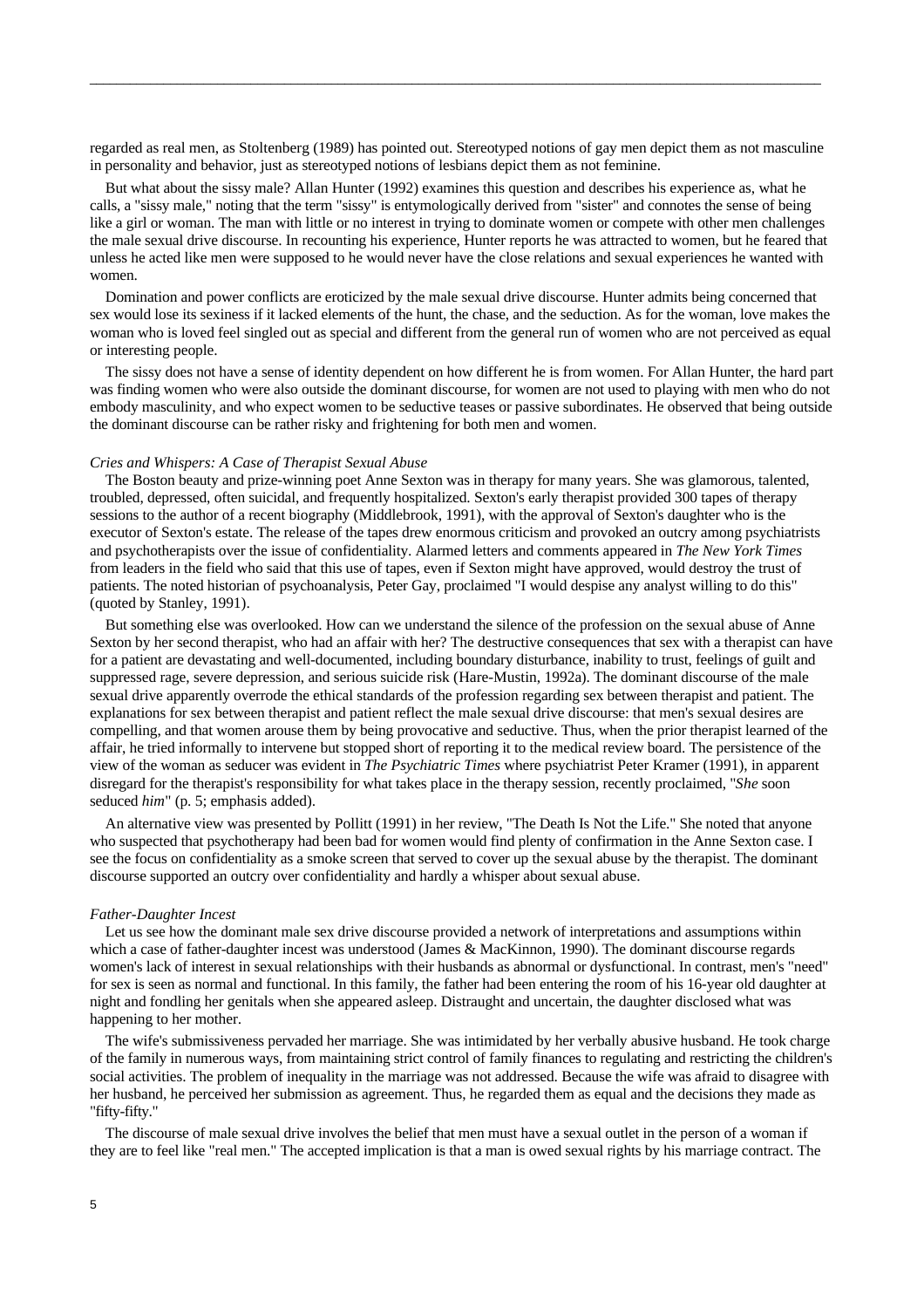mother who has withdrawn from her husband is often seen as the cause of the incest. Thus, it is seen as "natural" for a father who feels unsatisfied or inadequate to exploit sexually his less powerful children. Because of the presumption that a man's sex drive is urgent and must be satisfied, the failure of a mother to protect her children is often treated as more reprehensible than the sexual abuse perpetrated by the father. We see that the male sex drive discourse includes the idea that women are responsible for the moral conduct of men. But when this case was viewed in the context of a patriarchal social structure, the therapists saw it through the lens of the discourse that allows men to attempt to control through intimidation and women to submit.

 $\_$  ,  $\_$  ,  $\_$  ,  $\_$  ,  $\_$  ,  $\_$  ,  $\_$  ,  $\_$  ,  $\_$  ,  $\_$  ,  $\_$  ,  $\_$  ,  $\_$  ,  $\_$  ,  $\_$  ,  $\_$  ,  $\_$  ,  $\_$  ,  $\_$  ,  $\_$  ,  $\_$  ,  $\_$  ,  $\_$  ,  $\_$  ,  $\_$  ,  $\_$  ,  $\_$  ,  $\_$  ,  $\_$  ,  $\_$  ,  $\_$  ,  $\_$  ,  $\_$  ,  $\_$  ,  $\_$  ,  $\_$  ,  $\_$  ,

Another aspect of the male sexual drive discourse was revealed in the case of Rick, a man who was found guilty of sexually abusing his 13-year-old stepdaughter, and served time in prison. Only after a period in therapy did Rick later reveal that he had been abused as a child by an adult male relative. In describing the case, Miller (1993) drew attention to the problem of the abuser's secrets and shame: "One of the most problematic aspects of disclosure for male victims of sexual abuse is that it puts the male in a 'female' position. If he has been sexually victimized, he is 'like a woman' as a sex object" (p. 190).

Male victims of sexual abuse, according to Miller, often do not disclose their own experience, maintaining either a detached air of indifference or a coldly angry stance. They would rather be identified as perpetrators than seen as victims, however more compassionate the view of them as victims might be. This further illustrates how the dominant discourse of the male sexual drive defines acceptable masculine behavior.

### **The Permissive Discourse**

The permissive discourse is one that seems to challenge monogamy. It gives both sexes the right to express freely their sexuality. However, permissiveness has different effects for men and women because of their different positions in society. For men, permissiveness can mean open sexual access; for women, permissiveness can mean pressure to accede to men's urging for sexual activity. In combination with the male sex drive discourse, the permissive discourse serves further to coerce women to meet men's needs by labeling reluctant women as up-tight and teases, or as frigid. Many women report they often give in to men's pleading for sexual activity because it seems so important to men (Hollway, 1984). As Gavey (1992) points out, "to say that women often engage in unwanted sex with men is paradoxically both to state the obvious and to speak the unspeakable" (p. 325). The dominant discourse prescribes compliance to male initiatives. Consequently, there is no space for unwanted sex; it remains largely unrecognized or even condoned.

Within the dominant permissive discourse, women are often made to feel they have no right to be hurt or betrayed by male infidelity because women are theoretically allowed the same liberties. Thus, women may not feel justified to complain about men's exercise of sexual rights to which they are presumably also entitled. The permissive discourse justifies men's sexual freedom while punishing women who object to it by denying the validity of their objections.

#### *Sexual Freedom or Plain Truth?*

In this case, arguments over the husband's alleged sexual encounter with another woman led to a couple's deteriorating relationship over several years (Smith, 1991). Arriving home unexpectedly from work, the wife found the front door uncharacteristically locked. Her husband answered the door, undressed except for a pair of jeans. His brother's woman friend emerged from the bathroom partially dressed and straightening her clothes. The bed sheets were rumpled and stained with semen. The husband was vehement in his denial that anything improper had taken place, saying that he had had an erotic dream, ejaculated, and then his brother's woman friend had stopped by on an errand.

A therapist could readily take a neutral stance with this couple, not supporting either story while the wife became more agitated in the face of her husband's denials. This would provide the customary evidence that women are emotionally over-reactive and give distorted versions of the truth while men deal with facts. Or a therapist could reaffirm the permissive discourse of sexual freedom for each of them. However, what I found interesting in this case was the therapist's response to a woman's different place in the permissive discourse.

The therapeutic approach involved reframing the entire dispute as a comparison of good and bad storytellers, rather than a debate over sexual freedom and truthfulness. The therapist asked both members of the couple to tell their stories about the event. The therapist remarked on the vagueness of the husband's story, in contrast to the detail and vividness of the wife's story. The therapist suggested that they both work on their stories: the husband should try to add more drama and detail as his wife had, since hers was a better story. After several sessions the therapist asked the husband to tell the wife's story, but the husband argued that he could not do so because her story was not true and his was the "plain truth." The therapist finally persuaded him to do so. The husband told the wife's story, and she was much relieved. After a hastily contrived ritual of burning their stories, the couple went home and subsequently reported that their relationship was much improved.

This case could be seen as one where, for several years, the wife had been told that what she saw was not "true." In the face of male authority, a wife is often expected to give way, just as Dora was expected to give way to Freud's meaning. When the wife did not accept her husband's account, she was told that she had a problem, that she was crazy. What the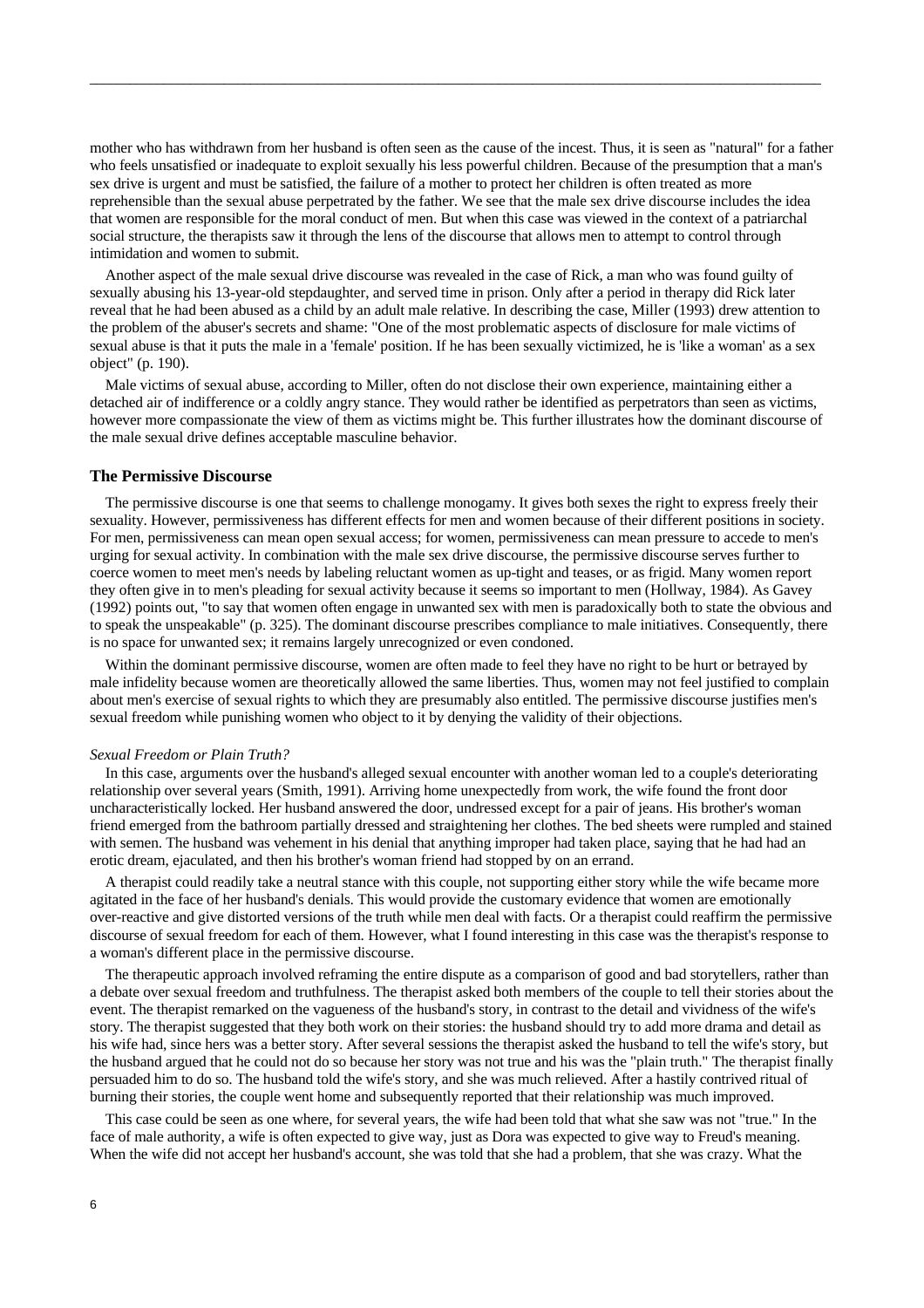therapist identified as the crucial issue was that this woman's experience was being denied. Without addressing the issue of truth, a task was arranged that confirmed rather than denied the woman's experience. The issue was dealt with, not as one of trying to settle an argument about truth-telling or sexual freedom, but as recognizing the meaning of the wife's experience, however much the experience might be at variance with the dominant discourses of permissive sexuality.

 $\_$  ,  $\_$  ,  $\_$  ,  $\_$  ,  $\_$  ,  $\_$  ,  $\_$  ,  $\_$  ,  $\_$  ,  $\_$  ,  $\_$  ,  $\_$  ,  $\_$  ,  $\_$  ,  $\_$  ,  $\_$  ,  $\_$  ,  $\_$  ,  $\_$  ,  $\_$  ,  $\_$  ,  $\_$  ,  $\_$  ,  $\_$  ,  $\_$  ,  $\_$  ,  $\_$  ,  $\_$  ,  $\_$  ,  $\_$  ,  $\_$  ,  $\_$  ,  $\_$  ,  $\_$  ,  $\_$  ,  $\_$  ,  $\_$  ,

#### *Breaking Up a Marriage*

The way the permissive discourse can have different consequences for men and women, particularly married men and women, is illustrated in another case. A husband's infidelity may be implicitly tolerated by the permissive discourse, but a wife who is unfaithful is often regarded as devious and irresponsible. This is particularly so if she is a mother who gives up her "natural" role as nurturing caretaker and wifely helpmate.

In this case, a therapist received an agitated telephone call from a husband who complained that his wife of 12 years had run off with the delivery man, and someone should bring her to her senses (Walters, *et al*., 1988). When the therapist saw the couple together, the husband directed a tirade against his wife for humiliating him and abandoning their three children. The wife remained silent and downcast. Alone with the therapist, Olga Silverstein, the wife recounted how she had become pregnant when dating him and had given way to her parents' and his insistence that they marry. Now, 12 years later, she was unhappy in the marriage and felt trapped. Since her husband handled all the money, the house and car were in his name and she had no financial resources of her own. But most of all, she could not find a legitimate reason to break up the family. How did the wife choose between her husband and the lover who carried her off?

The therapist did not view this wife's choice as being which of the two men she wanted and should respond to, that is, in terms of the male sex drive discourse. Rather, the therapist saw her choice as one between her desire for independence and her desire to be secure in the submissive pattern in her marriage. On its surface, the case appeared to reflect the permissive discourse of sexual freedom and choice. However, the therapist suspected that the attraction to the lover might not be the issue. She realized that a woman's leaving one man to go to another, as a way out of a marriage, would be more acceptable to society than a woman's choosing to leave a man because she was unhappy. The delivery man was the wife's way of leaving the marriage. The dominant discourses of sexuality do not admit of nonsexual preferences. Thus a woman is allowed to do for "love" what she could not do for herself. Three years later the couple had divorced, but the lover was no longer in the picture. The husband was remarried. The wife was finishing a degree, working part-time, and caring for the children.

# **The Discourse of Equality**

Another dominant discourse is the marriage-between-equals discourse, which allows marriage to conceal the extent of male domination and female subordination. As Weedon (1987) has pointed out, power is only tolerable in the liberal-humanist tradition if it masks a substantial part of itself. Marriage in the United States reflects the problem of how to manage inequality in a society whose ideal is equality. Inequalities related to gender are traditionally considered unintentional and incidental. The dominant discourse regards men and women as "naturally" so different that they cannot be compared. Thus, the husband is unable to help with household chores because he needs to recover from the stresses of work, or the wife does the cleaning because she is compulsive about the way the house appears. Recall that it was the reputed concern of Dora's mother with maintaining the household that led Freud (1905/ 1963) to label her as having a "housewife's psychosis." As I pointed out earlier, both men and women participate in this discourse and cooperate in concealing women's subordination and men's domination, and in reframing differences as equality.

#### *Sustaining the Myth of Equality*

Let us examine the marriage-between-equals discourse in what Arlie Hochschild (1989) describes as the myth of upstairs/ downstairs. When the wife, Nancy, arrives home from her job as a social worker, she scurries between stove, sink, and washing machine, her 4-year-old Joey dogging her footsteps. Meanwhile her husband, Evan, gets irritated if she even asks him to set the table. After dinner, it is Nancy's responsibility to get Joey to bed. "Joey's problem" emerged as a prolonged series of bedtime demands, ending up with Nancy exhausted and Joey in his parents' bed at 11 p.m.

Evan did not see why he should accommodate his life and activities to his wife's choice of a demanding career. Nancy was exhausted. She could no longer feel any interest in sexual relations with Evan; however, it troubled her to seem to be "holding out" on him. Notice that Nancy accepted the male sexual drive discourse, that it was the man's right to have his sexual desires met.

Ultimately, the crisis in the marriage was resolved by Nancy doing the "second shift" at home. The mythic solution Hochschild described was the elevating of the garage to the full moral and practical equivalent of the rest of the house. The "upstairs" was defined as Nancy's responsibility-meals, childcare, shopping, laundry, housecleaning. The "downstairs" was Evan's responsibility—the garage and his basement workshop, as well as the dog. This arrangement resulted in Nancy's cutting back her career work to half-time.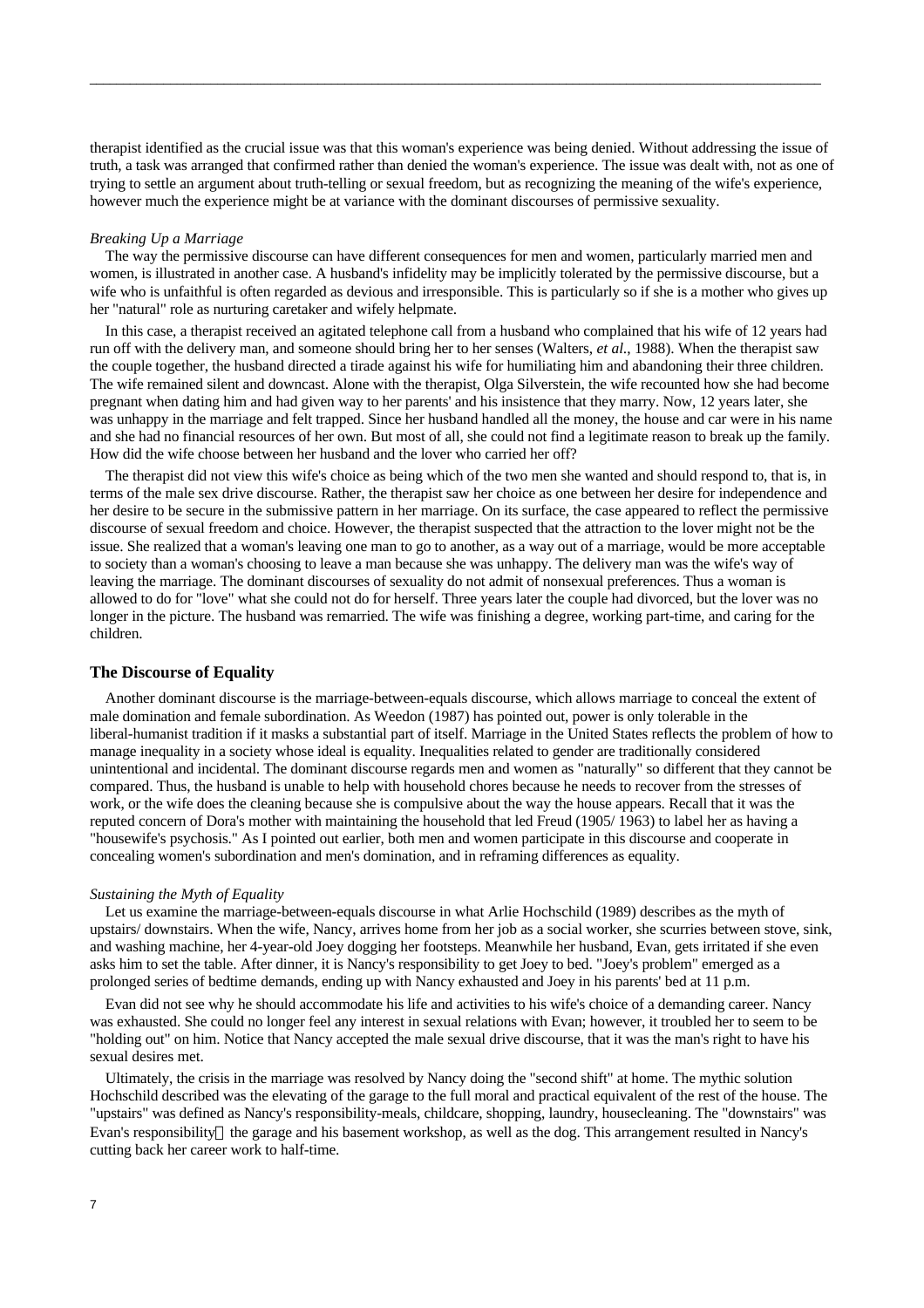In order to maintain the marriage-between-equals discourse, the couple rezoned the territory. The perception of the marriage as fair required that disparities between Nancy's hours of leisure and Evan's be transformed into differences in their personalities. Evan described himself as laid-back and easy-going, while Nancy was compulsive and well-organized. This explanation fit the dominant discourse, that men and women are "naturally" so different, have such different talents and interests, different traits and ways of being and knowing, that they cannot be compared. Such essentialist ideas have been called "ruses" by Michael White because they disguise what is taking place; they obscure operations of power (see Tomm, 1993). One problem with essentialist views about men and women is that they have become reified and support the very inequities they were meant to undermine (Hare-Mustin & Marecek, 1988; Riger, 1992).

 $\_$  ,  $\_$  ,  $\_$  ,  $\_$  ,  $\_$  ,  $\_$  ,  $\_$  ,  $\_$  ,  $\_$  ,  $\_$  ,  $\_$  ,  $\_$  ,  $\_$  ,  $\_$  ,  $\_$  ,  $\_$  ,  $\_$  ,  $\_$  ,  $\_$  ,  $\_$  ,  $\_$  ,  $\_$  ,  $\_$  ,  $\_$  ,  $\_$  ,  $\_$  ,  $\_$  ,  $\_$  ,  $\_$  ,  $\_$  ,  $\_$  ,  $\_$  ,  $\_$  ,  $\_$  ,  $\_$  ,  $\_$  ,  $\_$  ,

Many therapists in the mirrored room would have focused on solving "Joey's problem" and getting him out of his parents' bed. Such an approach would likely be oblivious to the issue of equality. The myth of upstairs/downstairs satisfied both Nancy and Evan, and probably would have satisfied many therapists, too.

# *A Woman Artist*

The discourse of marital equality is violated when one partner pursues his or her interests with such clarity and focus that the label "selfish" is readily applicable. This violation is more apparent in a woman than a man because, as Bepko and Krestan (1993) note: "Not just the marital structure but the preferred form of all heterosexual relationships [is one] in which man is the performer, the woman his audience, he the important one, she the support system" (p. 107).

Katherine Bradford is a highly respected abstract painter whose experience is described by Bepko and Krestan. She was in her early thirties, married, and had two children just starting school when she decided she wanted to be a serious artist and commit a great deal of time to painting, and not just be a hobbyist who did watercolors in her spare time. In her marriage, Katherine had tried to bury her wishes and see herself as the wife of an important person, but her marriage consumed the energy she wanted to put into her painting. She could not handle both. Katherine observed that male artist friends took themselves seriously, spent money on lots of paint, and had a sense of entitlement. Looking for models, she saw Georgia O'Keefe as an artist who had a real sense of herself, of her own worth.

The marriage-between-equals discourse does not allow the kind of independence that Katherine asserted in choosing to commit herself to painting. She realized she could have stayed busy in the marriage, perhaps buying art or doing something related, and denied her deepest wishes. She might have reframed her marriage around a myth, as in "upstairs/ downstairs," and never recognized why she was unhappy or depressed. The traditional discourse of marriage for Katherine would have expected her to be fully involved in the relationship and the little daily tasks that supported it, and not in herself. As Bepko and Krestan observe, women lead interrupted lives, interrupted by the needs of others or their own awareness of inattention to those needs.

In the traditional discourse of marriage, love equals taking care of. Men are expected to do this by economic provision, women by personal services and putting the other ahead of one's self. Men are expected to disregard their needs for relatedness because it will weaken their masculinity—their confidence and dominant position. Women are expected to give of themselves to men and children. What is unequal about these seemingly balanced expectations is that the woman is expected to be an enabler, to make a partner happy at the expense of her "self." For a woman, love equals self-lessness. The discourse of equality makes a woman uneasy if she focuses on herself, her interests, her needs. Instead, as Bepko and Krestan point out, she measures herself by her commitment to others, hoping that this will make her loved and respected.

### **Discourses and Values**

What happens in the mirrored room if questions about dominant discourses such as the male sex drive discourse, the permissive discourse, and the marriage-between-equals discourse are not brought into the conversation? As Waldegrave (1990) has observed, therapy enshrines patriarchal meanings, supporting rather than challenging hierarchies of gender, race, and class. The possibility of reorganizing families is limited by the discourses that the therapist and family bring into the room. Dominant discourses that influence how men and women think and behave serve an important function: they disguise inequality. Too often, the discourses that provide alternative meanings for subordinate groups circulate only outside the mirrored room. In looking for the "unsaid," therapists still may not look beyond the dominant discourses. Thus, the therapeutic conversation, which has been described as "an open conversation," must still take place, like other day-to-day practices, within the prevailing discourses. I have suggested through case examples and illustrations that alternative meanings can be brought into the therapy room.

How do we decide which discourses we should support, which alternative meanings should be brought into therapy, which changes we are interested in? One might ask, for example, what privileges feminist understandings over bigoted misogyny, or pluralism over racist practices? Theorists vary on the question of who is to define the criteria for making ethical choices. Many traditional theorists privilege those who are disadvantaged. Thus, John Rawls, a leading theorist of social justice, regards justice as seeing things from the perspective of others. In his second principle, he proposes a method for selecting among competing interests: those individuals who are the most disadvantaged should be accorded the greatest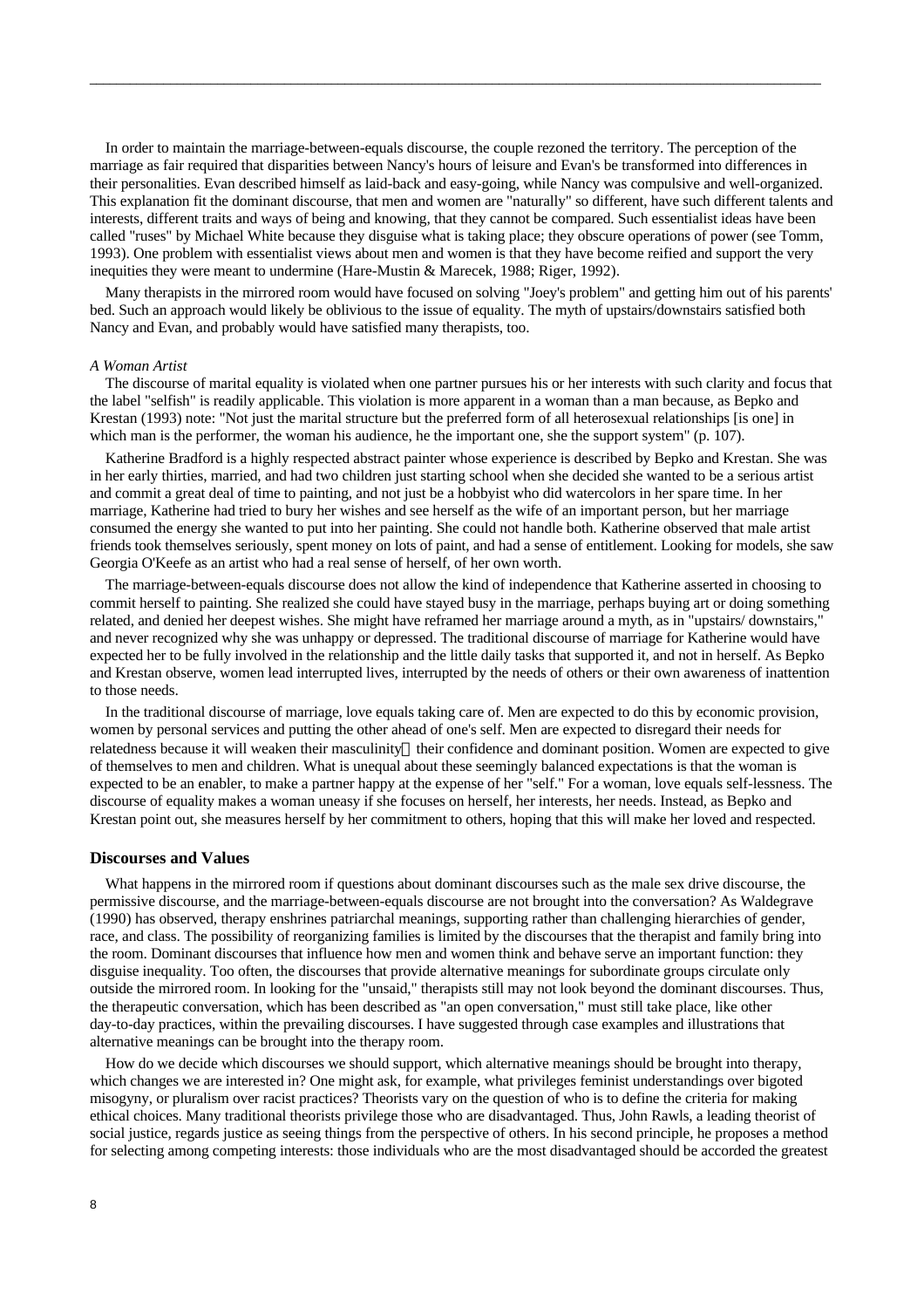benefit (Okin, 1989). Similarly, a postmodern view, such as Foucault (1979, 1980) puts forth, takes an orientation opposing totalizing regimes.

Postmodern theories, such as social constructionism, have been criticized as being relativistic, as saying that one opinion is as good as another, or that it is all just a matter of semantics (Minnich, 1990). But the postmodern view of knowledge is that values infuse all knowing; postmodernism typically values diversity, plurality, and choice.

 $\_$  ,  $\_$  ,  $\_$  ,  $\_$  ,  $\_$  ,  $\_$  ,  $\_$  ,  $\_$  ,  $\_$  ,  $\_$  ,  $\_$  ,  $\_$  ,  $\_$  ,  $\_$  ,  $\_$  ,  $\_$  ,  $\_$  ,  $\_$  ,  $\_$  ,  $\_$  ,  $\_$  ,  $\_$  ,  $\_$  ,  $\_$  ,  $\_$  ,  $\_$  ,  $\_$  ,  $\_$  ,  $\_$  ,  $\_$  ,  $\_$  ,  $\_$  ,  $\_$  ,  $\_$  ,  $\_$  ,  $\_$  ,  $\_$  ,

Another observation is made by some feminist philosophers who have argued that "the concern with relativism is an artifact of precisely the polarized thought that feminist epistemologists have criticized" (Bohan, 1993, p. 14). For example, Harding (1987) has pointed out that the traditional absolutist-relativist dualism, with its warning about the quagmire of relativism, is the fearful reaction of the dominant group whose position of according truth-value to certain things and not others is under attack. The notion that relativism is an evil to be avoided is itself a culturally embedded claim, shaped by political ends.

From a postmodern stance, all views are relative. The ultimate truth-value of any observation cannot be determined; what we have thought to be objective is not objective (Hare-Mustin, 1992b). This should propel us into dialogue about values and ethics, about what is good in human life and important in public philosophy. Values infuse all knowing, leading postmodernists to ask not only what is concealed by dominant discourses but also why it is concealed. What is the utility of a statement; what ends does it serve?

Because discourses are constituted by shared understandings, they involve the values and mores of everyday life and everyday practices that construct those values. As Cushman (1991) observes: "Far from being a radically relativist or amoral philosophy, social construction is rooted in the moral. But it is not a moral code that receives its authority because it is removed from, transcends, and is superior to the particulars of everyday living. The everyday is real and moral, it is just not transcendently real and moral" (p. 207). This view contrasts with the way decontextualized theories legitimize, justify, and perpetuate current arrangements of privilege and power.

Other postmodern thinkers (for example, Stigliano, 1993) see the possibility for a nonrelativistic ethics as resting on the uncertainty of human existence rather than on an essential moral order unchanged through time and space. To live in a social setting requires cooperation, a network of involvements between people, a network created by and dependent upon their promises. It is out of the interactions and conversations in such settings that ethical traditions emerge. Thus, for post-modernists, judgments about discursive practices are based not on their truth-value but on their function and ethical implications.

# **CONCLUSION**

The postmodern moment has been called politics at its most intense (Shotter, 1991). Competing discourses and multiple views circulate in the society. However, while some discourses constitute the prevailing ways of thinking and acting, others are obscured from the mainstream view, on the fringe. Postmodern thinkers regard knowledge as partial and ambiguous, and they challenge dominant discourses by calling attention to marginalized and subjugated discourses. They see so-called correct representations as arising not from chance twists in conversation, but as shaped by the specific practices that constitute them in that time and place. The taken-for-granted cultural framework that emerges serves a set of power relations. Beliefs that come to be regarded as natural do so only because they reflect the most powerful interest groups in society.

The therapeutic conversation is also not idiosyncratic. Both the process and content in the mirrored room are limited by the discourses that are brought into the room. Thus, there is a "predetermined content" to therapy—that provided by dominant discourses. Conversation can be oppressive, not so much by what it includes as by what it excludes. Therapists who do not recognize this will fail to do more than render existing norms a little less onerous for those most disadvantaged by them. When the range of discourses in the therapy room is too limited and ignores the points of view of those subordinated by race, gender, class, age, sexual preference, ability, and the like, therapy becomes the pursuit of self-replicating images. These images provide the illusory glitter of truth in the mirrored room.

How is the therapist to escape the mirrored room where dominant discourses prevail? How can one step outside one's nonconscious ideology and question it? Of course, one is never entirely free of the ways of thought in one's time and place. Nevertheless, those who work in this area can develop self-reflexivity (Morawski, 1990). This means trying to provide a special vision that can challenge the assumptions of dominant discourses rather than merely going along with them. It also means that the therapist's own influence, the therapist's authority, must be acknowledged rather than denied. Some therapists are moving in this direction, questioning their own views and questioning why those are the questions they are asking (Madigan, 1993).

What tends to be overlooked in a conversational approach is that whenever therapists speak or refrain from speaking they are taking a stance (Real, 1990). As a critic of constructivism has observed, the influence of the therapist does not disappear by failing to acknowledge it or by renaming it something else (Minuchin, 1991). When therapists are unaware of the embeddedness of their views and how they participate in discursive practices, they are unlikely to be open to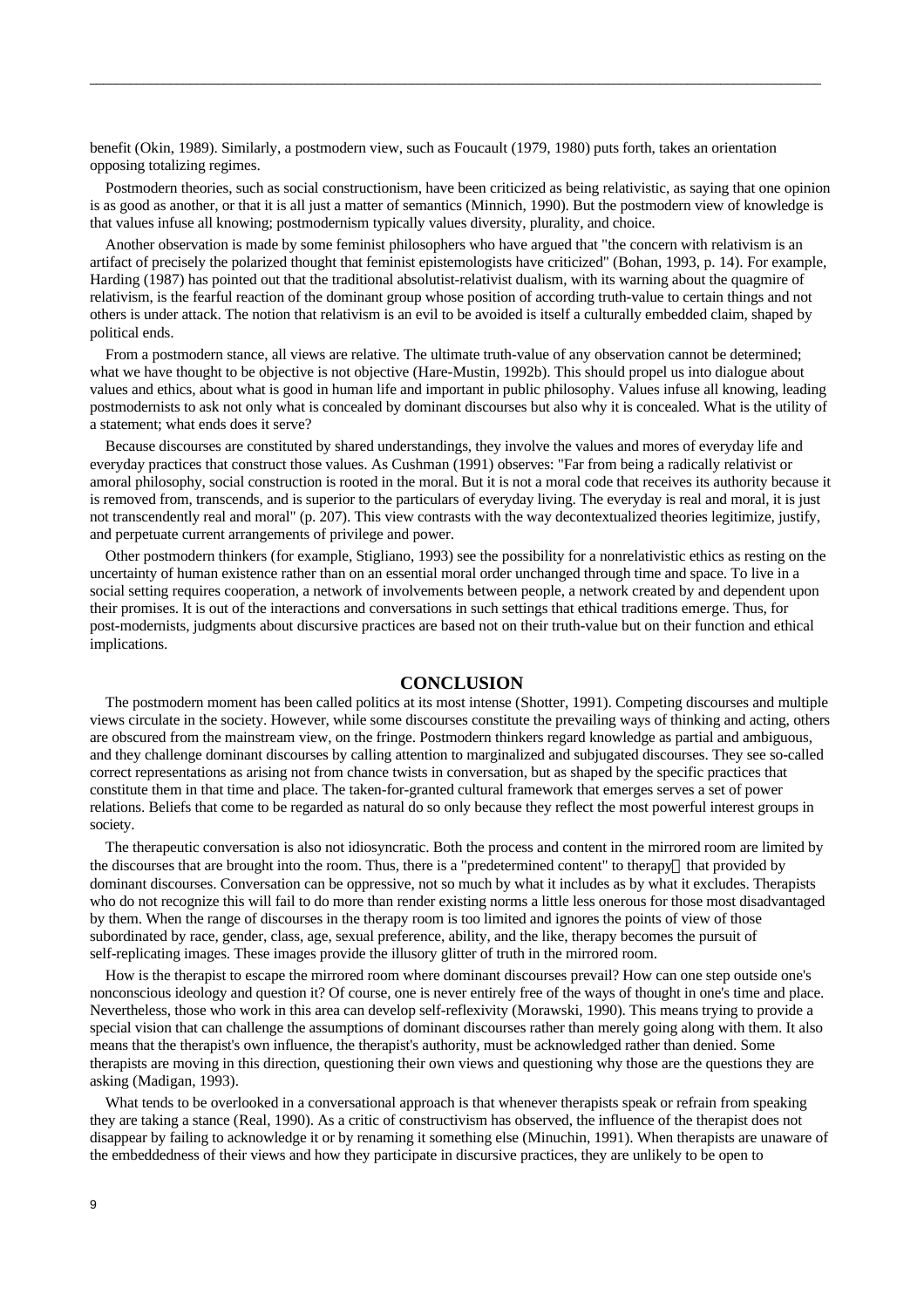alternatives that are being obscured. I have drawn on postmodern ideas to suggest ways of increasing therapists' awareness of the often unacknowledged but prevailing discourses concerning the relations of men and women.

 $\_$  ,  $\_$  ,  $\_$  ,  $\_$  ,  $\_$  ,  $\_$  ,  $\_$  ,  $\_$  ,  $\_$  ,  $\_$  ,  $\_$  ,  $\_$  ,  $\_$  ,  $\_$  ,  $\_$  ,  $\_$  ,  $\_$  ,  $\_$  ,  $\_$  ,  $\_$  ,  $\_$  ,  $\_$  ,  $\_$  ,  $\_$  ,  $\_$  ,  $\_$  ,  $\_$  ,  $\_$  ,  $\_$  ,  $\_$  ,  $\_$  ,  $\_$  ,  $\_$  ,  $\_$  ,  $\_$  ,  $\_$  ,  $\_$  ,

What shimmers and bounces off the mirrored walls of the therapy room are reflections of dominant discourses that are as pervasive as the air we breathe. They can blind us to the marginalized discourses in the world beyond the mirrored room. A postmodern orientation reminds us that all realities are constructions, and some are more influential than others. By opening up the possibility of alternatives, a postmodern view moves beyond existing practices to their transformation.

# **REFERENCES**

- 1. Anderson, H. and Goolishian, H. A., Human systems as linguistic systems: Preliminary and evolving ideas about the implications for clinical theory. *Family Process, 27,* 371-393, 1988.
- 2. Baber, K. M. and Allen, K. R., (1992). *Women and families: Feminist reconstructions.* New York: Guilford Press.
- 3. Bartky, S. L., (1988). Foucault, femininity, and the modernization of patriarchal power (pp. 81-86). In I. Diamond & L. Quinby (eds.), *Feminism & Foucault: Reflections on resistance.* Boston: Northeastern University Press.
- 4. Barthes, R., (1972). *Mythologies* (translated by A. Lavaers). New York: Hill & Wang. [Original work published 1957.]
- 5. Benhabib, S. and Cornell, D. (Eds.), (1987). *Feminism as critique: On the politics of gender.* Minneapolis: University of Minnesota Press.
- 6. Bepko, C. and Krestan, J., (1993). *Singing at the top of our lungs: Women, love, and creativity.* New York: HarperCollins.
- 7. Best, S. and Kellner, D., (1991). *Postmodern theory.* New York: Guilford Press.
- 8. Bloom, A. H., (1981). *The linguistic shaping of thought.* Hillsdale NJ: Lawrence Erlbaum Associates.
- 9. Bohan, J. S., (1993). Every answer is a question: Feminist psychology on the brink. Unpublished manuscript, Metropolitan State College of Denver, Denver CO.
- 10. Bruner, J., (1986). *Actual minds, possible worlds.* Cambridge: Harvard University Press.
- 11. Clifford, J., (1986). Introduction: Partial truths (pp. 1-26). In J. Clifford & G.E. Marcus (eds.), *Writing culture: The poetics and politics of ethnography.* Berkeley: University of California Press.
- 12. Crites, S., (1986). Storytime: Recollecting the past and projecting the future (pp. 152-173). In T.R. Sarbin (ed.), *Narrative psychology.* New York: Praeger Press.
- 13. Cushman, P., Why the self is empty: Toward a historically situated psychology. *American Psychologist, 45,* 599-611, 1960.
- 14. Cushman, P., Ideology obscured. *American Psychologist, 46,* 206-219, 1991.
- 15. Diamond, I. and Quinby, L., (1988). *Feminism and Foucault: Reflections on resistance.* Boston: Northeastern University Press.
- 16. Fine, M., Sexuality, schooling, and adolescent females: The missing discourse of desire. *Harvard Educational Review, 58,* 29-53, 1988.
- 17. Foucault, M., (1973). *The order of things.* New York: Vintage Press.
- 18. Foucalt, M., (1979). *Discipline and punish.* Harmondsworth, England: Penguin Books, Ltd.
- 19. Foucalt, M., (1980). *Power/knowledge* (C. Gordon, ed.). New York: Pantheon Books.
- 20. Freud, S., (1963). *Dora: An analysis of a case of hysteria.* New York: Collier Books. [Original work published 1905].
- 21. Gavey, N., Technologies and effects of heterosexual coercion. *Feminism & Psychology, 2,* 325-351, 1992.
- 22. Goodrich, T.J. (Ed.), (1991). *Women and power: Perspectives for family therapy.* New York: W.W. Norton.
- 23. Griffith, J. and Griffith, M., Owning one's epistemological stance in therapy. *Dulwich Centre Newsletter, 1,* 5-11, 1992.
- 24. Haavind, H., (1984). Love and power in marriage (pp. 136-167). In H. Holter (ed.), *Patriarchy in a welfare society.* Oslo, Norway: Universitetsforlaget. [Distribution in the United States, New York: Columbia University Press.]
- 25. Harding, S., (1987). *Feminism and methodology: Social science issues.* Bloomington: Indiana University Press.
- 26. Hare-Mustin, R.T., (1991). Sex, lies, and headaches: The problem is power (pp. 63-85). In T.J. Goodrich (ed.), *Women and power: Perspectives for therapy.* New York: W.W. Norton.
- 27. Hare-Mustin, R.T., Cries and whispers: The psychotherapy of Anne Sexton. *Psychotherapy, 29,* 406-409, 1992a.
- 28. Hare-Mustin, R. T., (1992b). On the need for second-order change in family therapy research. Paper presented at the Clinical/ Research Conference of the American Family Therapy Academy, Captiva Island FL.
- 29. Hare-Mustin, R. T. and Marecek, J., The meaning of difference: Gender theory, postmodernism, and psychology.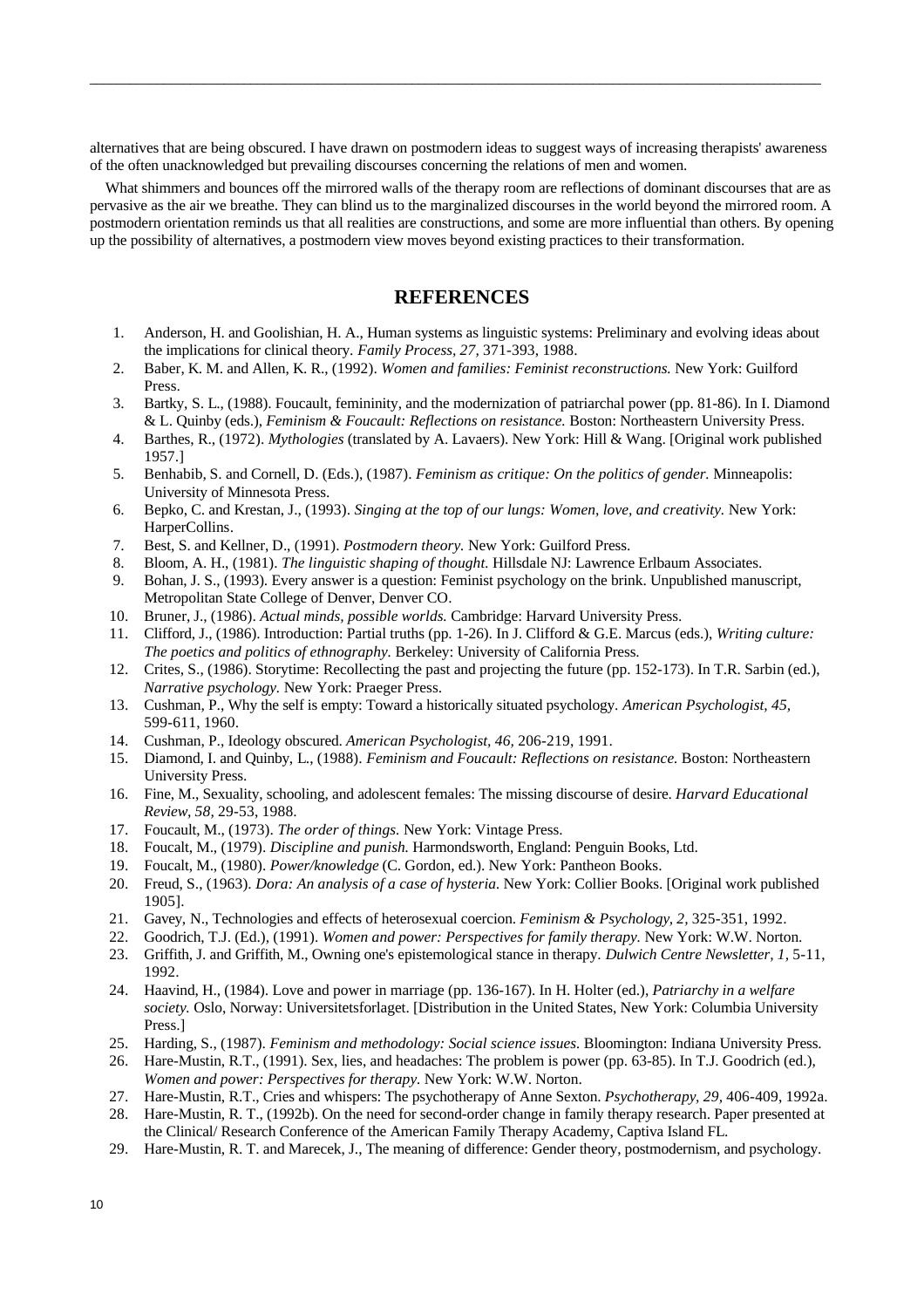*American Psychologist, 43,* 455-464, 1988.

- 30. Hare-Mustin, R. and Marecek, J., (1990). *Making a difference: Psychology and the construction of gender.* New Haven: Yale University Press.
- 31. Hochschild, A. and A, Machung, (1989). *The second shift: Working parents and the revolution at home.* New York: Viking Press.

 $\_$  ,  $\_$  ,  $\_$  ,  $\_$  ,  $\_$  ,  $\_$  ,  $\_$  ,  $\_$  ,  $\_$  ,  $\_$  ,  $\_$  ,  $\_$  ,  $\_$  ,  $\_$  ,  $\_$  ,  $\_$  ,  $\_$  ,  $\_$  ,  $\_$  ,  $\_$  ,  $\_$  ,  $\_$  ,  $\_$  ,  $\_$  ,  $\_$  ,  $\_$  ,  $\_$  ,  $\_$  ,  $\_$  ,  $\_$  ,  $\_$  ,  $\_$  ,  $\_$  ,  $\_$  ,  $\_$  ,  $\_$  ,  $\_$  ,

- 32. Hollway, W., (1984). Gender difference and the production of subjectivity (pp. 227-263). In J. Henriques, W. Hollway, C. Urwin, C. Venn, & V. Walkerdine (eds.), *Changing the subject: Psychology, social regulation, and subjectivity.* New York: Methuen.
- 33. Hollway, W., (1989). *Subjectivity and method in psychology: Gender, meaning and science.* London: Sage Publications.
- 34. Hunter, A., Same door, different closet: A heterosexual sissy's coming-out party. *Feminism & Psychology, 2,* 367-385, 1992.
- 35. James, K. and MacKinnon, L., The "incestuous family" revisited: A critical analysis of family therapy myths. *Journal of Marital and Family Therapy, 16,* 71-88, 1990.
- 36. Jameson, F., (1981). *The political unconscious: Narrative as a socially symbolic act.* Ithaca NY: Cornell University Press.
- 37. Kramer, D., (1991). Said the poet to the analyst. *The Psychiatric Times*.
- 38. Lyotard, J., (1984). *The postmodern condition.* Minneapolis: University of Minnesota Press.
- 39. Madigan, S. P., (1993). Questions about questions: Situating the therapist's curiosity in front of the family (pp. 219-236). In S. Gilligan & R. Price (eds.), *Therapeutic conversations.* New York: W.W. Norton.
- 40. Madigan, S. P. and Law, I., Discourse not language. *Dulwich Centre Newsletter, 1,* 31-36, 1992.
- 41. Mednick, M. J., On the politics of psychological constructs: Stop the bandwagon, I want to get off. *American Psychologist, 44,* 1118-1123, 1989.
- 42. Middlebrook, D. W., (1991). *Anne Sexton.* Boston: Houghton Mifflin.
- 43. Miller, D., (1993). Incest: The heart of darkness (pp. 181-195). In E. Imber-Black (ed.), *Secrets in families and family therapy.* New York: W.W. Norton.
- 44. Minnich, E., (1990). *Transforming knowledge.* Philadelphia PA: Temple University Press.
- 45. Minuchin, S., The seductions of constructivism. *The Family Therapy Networker, 15(5),* 47-50, 1991.
- 46. Morawski, J. G., (1990). Toward the unimagined: Feminism and epistemology in psychology (pp. 150-183). In R.T. Hare-Mustin & J. Marecek (eds.), *Making a difference: Psychology and the construction of gender.* New Haven: Yale University Press.
- 47. Okin, S. M., (1989). *Justice, gender, and the family.* New York: Basic Books.
- 48. Parker, I., (1992). *Discourse dynamics.* London: Routledge & Kegan Poul.
- 49. Pollitt, K., The death is not the life. *The New York Times Book Review, (August 18),* 1, 21-22, 1991.
- 50. Real, T., The therapeutic use of self in constructionist/systemic therapy. *Family Process, 29,* 255-272, 1990.
- 51. Riger, S., Epistemological debates, feminist voices: Science, social values, and the study of women. *American Psychologist, 47,* 730-740, 1992.
- 52. Rorty, R., (1979). *Philosophy and the mirror of nature.* Princeton NJ: Princeton University Press.
- 53. Sagrestano, L. M., The use of power and influence in a gendered world. *Psychology of Women Quarterly, 16,* 439-447, 1992.
- 54. Shotter, J., (1991). Power on the margins: A new place for intellectuals to be. Unpublished manuscript, Swarthmore College, Swarthmore PA.
- 55. Smith, T. E., Lie to me no more: Believable stories and marital affairs. *Family Process, 30,* 215-225, 1991.
- 56. Spence, D. P., (1987). *The Freudian metaphor: Toward a paradigm change in psychoanalysis.* New York: W.W. Norton.
- 57. Stanley, A., (1991). *Poet told all: Therapist provides record.* The New York Times (July 15): A1, C13.
- 58. Stigliano, T., The moral construction of the self. *Journal of Theoretical and Philosophical Psychology, 13,* 48-61, 1993.
- 59. Stoltenberg, J., (1989). *Refusing to be a man: Essays on sex and justice.* Portland OR: Breitenbush Books.
- 60. Tavris, C., (1992). *The mismeasure of woman.* New York: Simon & Schuster.
- 61. Tomm, K., (1993). The courage to protest: A commentary on Michael White's work (pp. 62-80). In S. Gilligan & R. Price (eds.), *Therapeutic conversations.* New York: W.W. Norton.
- 62. Waldegrave, C., Just therapy. *Dulwich Centre Newsletter, 1,* 6-46, 1990.
- 63. Walters, M., Carter, B., Papp, P. and Silverstein, O., (1988). *The invisible web: Gender patterns in family relationships.* New York: Guilford Press.
- 64. Weedon, C., (1987). *Feminist practice and poststructuralist theory.* New York: Basil Blackwell.
- 65. White, M., (1993). Deconstruction and therapy (pp. 22-61). In S. Gilligan & R. Price (eds.), *Therapeutic*